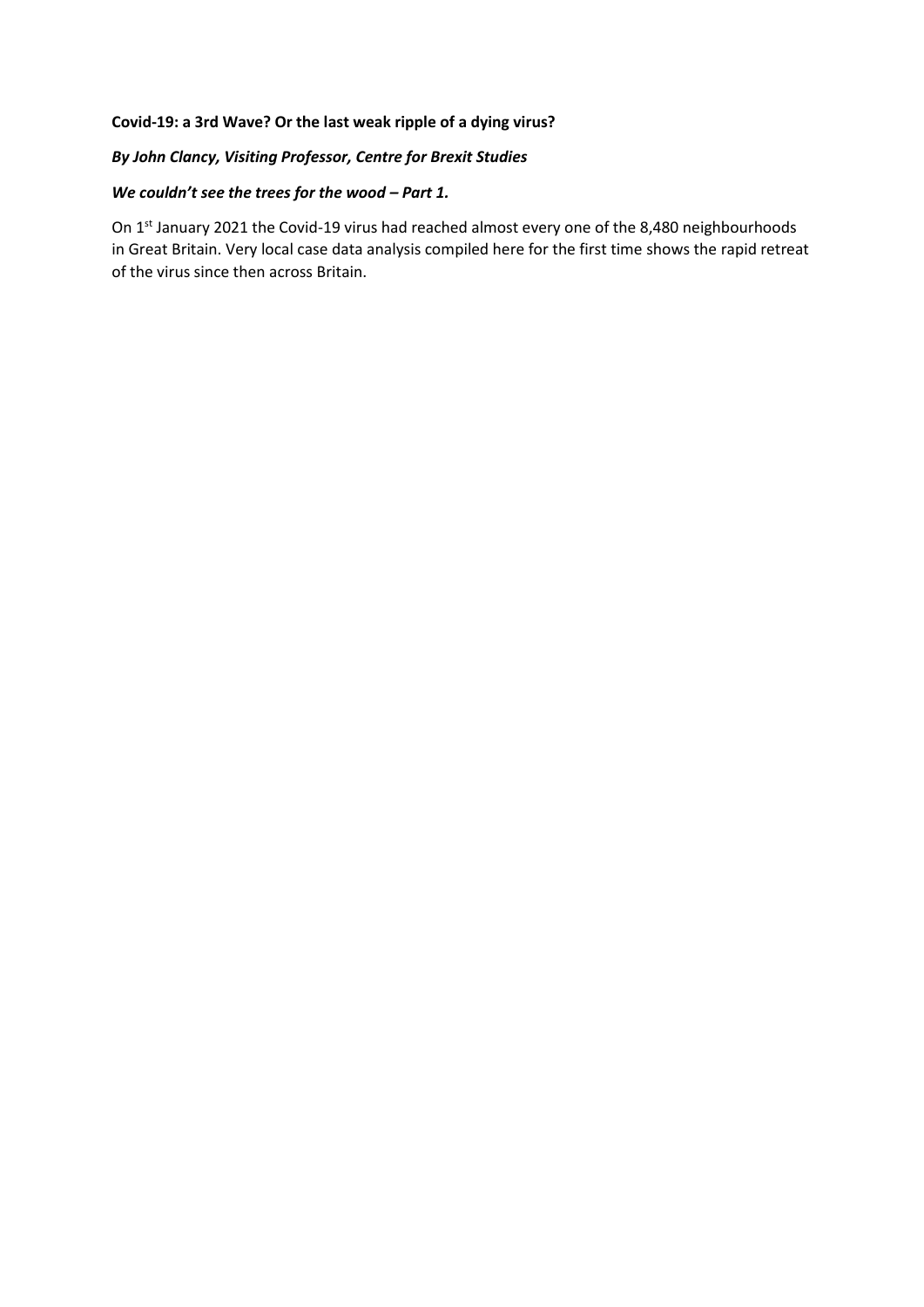

Source: Professor John Clancy, BCU Business School, Centre for Brexit Studies

Yesterday's data showed that as of last Thursday, 27<sup>th</sup> May 2021, *almost three quarters of Great Britain's neighbourhoods are effectively Covid free.* In Wales, quite remarkably, *95% of their 410 neighbourhoods* are. 65% of Britain's neighbourhoods have been effectively Covid-free for the 2 weeks prior to 27<sup>th</sup> May.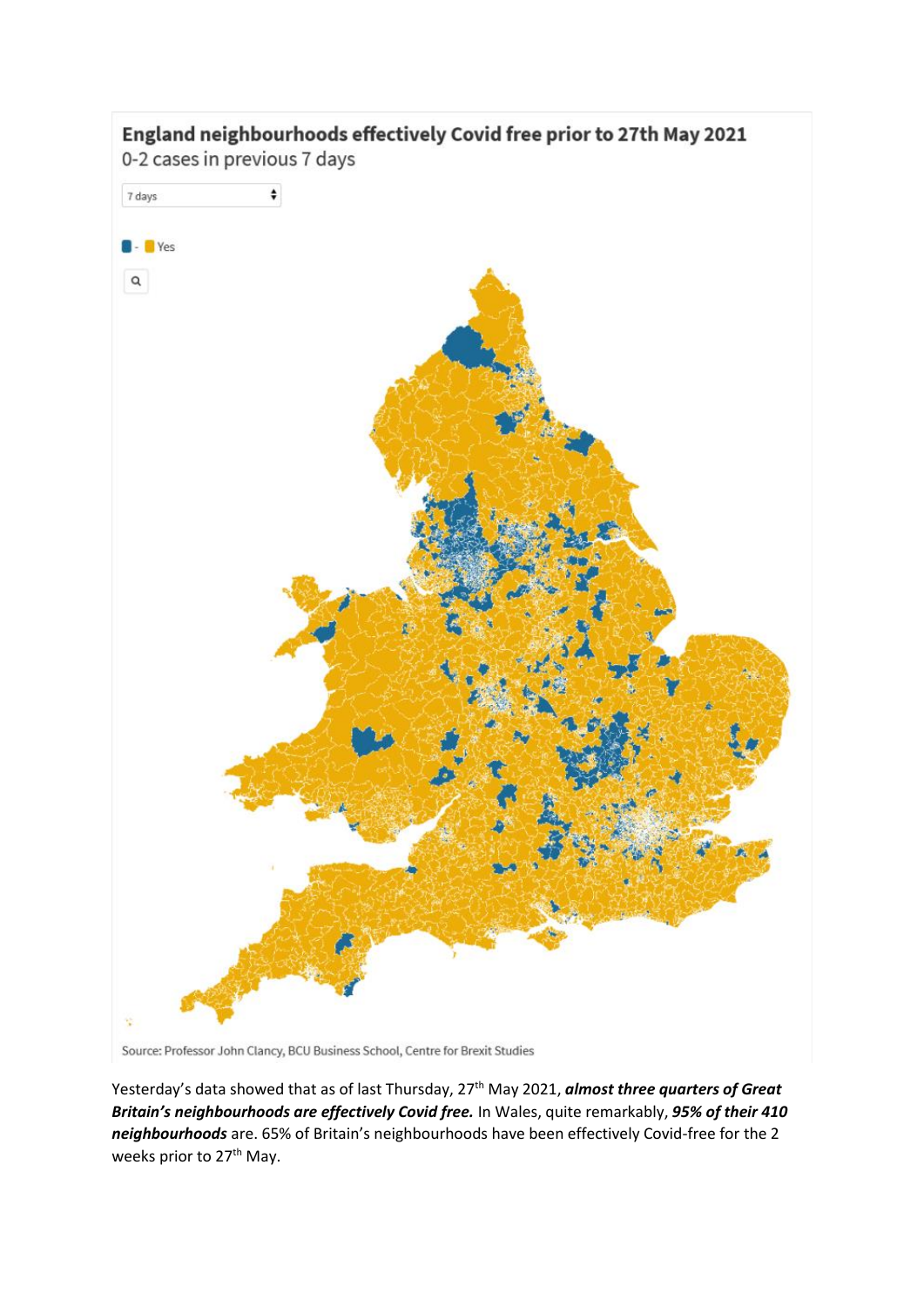Astonishingly, also, almost 50% of GB neighbourhoods have now been effectively Covid-free for a month.

|                         |            |            |            |            |            |            |            | 27/05/2021 |
|-------------------------|------------|------------|------------|------------|------------|------------|------------|------------|
| Weeks at 0-2            | 8 Weeks    | 7 Weeks    | 6 Weeks    | 5 Weeks    | 4 Weeks    | 3 Weeks    | 2 Weeks    | 1 Week     |
| GB Areas 0-2 areas      | 2128       | 2540       | 2984       | 3553       | 4136       | 4727       | 5440       | 6246       |
| %                       | 25%        | 30%        | 35%        | 42%        | 49%        | 56%        | 64%        | 74%        |
| Total Population of 0-2 |            |            |            |            |            |            |            |            |
| Areas                   | 14,279,247 | 17,316,486 | 20,673,493 | 25,106,485 | 29,724,438 | 34,441,700 | 40,027,637 | 46,327,007 |
| England 0-2 areas       | 1497       | 1828       | 2181       | 2667       | 3173       | 3685       | 4289       | 4953       |
| $\frac{9}{6}$           | 22%        | 27%        | 32%        | 39%        | 47%        | 54%        | 63%        | 73%        |
| Total Population of 0-2 |            |            |            |            |            |            |            |            |
| Areas                   | 11,103,724 | 13,719,342 | 16,558,532 | 20,540,053 | 24,733,369 | 29,047,560 | 34,067,025 | 39,690,105 |
| Scotland 0-2 areas      | 419        | 476        | 529        | 588        | 642        | 705        | 788        | 908        |
| %                       | 33%        | 37%        | 41%        | 46%        | 50%        | 55%        | 62%        | 71%        |
| Total Population of 0-2 |            |            |            |            |            |            |            |            |
| Areas                   | 1,621,368  | 1,859,044  | 2,090,864  | 2,349,279  | 2,584,969  | 2,851,918  | 3,201,917  | 3,698,711  |
| Wales 0-2 Areas         | 212        | 236        | 274        | 298        | 321        | 337        | 363        | 385        |
| %                       | 52%        | 58%        | 67%        | 73%        | 78%        | 82%        | 89%        | 94%        |
| Total Population of 0-2 |            |            |            |            |            |            |            |            |
| Areas                   | 1,554,155  | 1,738,100  | 2,024,097  | 2,217,153  | 2,406,100  | 2,533,516  | 2,749,989  | 2,929,485  |
| Total                   | 2128       | 2540       | 2984       | 3553       | 4136       | 4727       | 5440       | 6246       |

The three nations of Great Britain report cases by local census areas of about 8,000 people in England and Wales (called MSOAs) and of about 4,200 people in Scotland's Intermediate Zones (called IZs).

So we can track the extent and geographical spread of cases across Britain with hyperlocal accuracy. Northern Ireland doesn't report at this local a level, so the hyperlocal data here refers to the three nations of Great Britain.

Often local authority and regional figures are unreliable precisely because they appear to show a geographical and population spread not justified by the hyperlocal data. This virus grows and shrinks hyper-locally.

The nations compile 7 day chunks of case data every day, showing how many cases in the previous week have occurred in that neighbourhood. They report as "0-2" those small case numbers, where in an entire week there have been no cases, or only 1 or 2 cases. These are the effectively Covid-free neighbourhoods. The data we have from Wales, which reports daily totals for each area, and from working out the number of supressed cases in England and Scotland from their daily national figures, shows that the majority of these areas must actually be zero covid areas in that previous 7 days. These also indicate that the vast majority of the other suppressed data areas must also be just 1 case areas.

The complex system of different nations' daily raw data publishing systems do not report by timescale across the neighbourhoods, either. Analysts have to aggregate and compile them with their own data systems, which is why they rarely get reported across time beyond a week, never mind analysed. The data architecture of millions of data points I have used, using 444 sets of daily figures for each of the 8,432 neighbourhoods, enables hyperlocal analysis of the virus spread over time, geography and populations.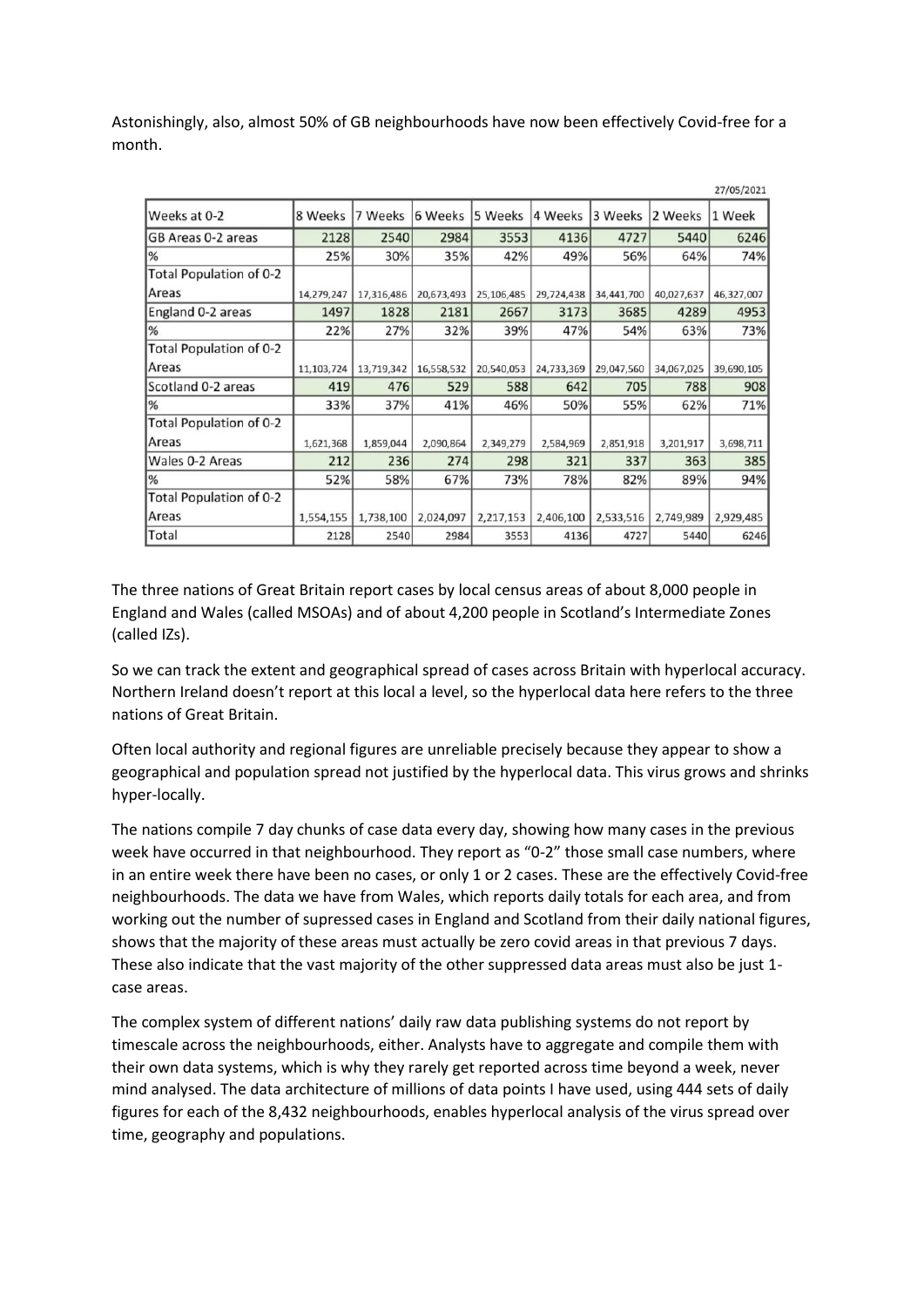I will be reporting in this blog over the next few weeks how the virus both grew and shrank, especially since last October when a second spread occurred.



Source: Professor John Clancy, BCU Business School, Centre for Brexit Studies

For today's blog I've reported briefly on the headline figures as to where we are now with the geographical presence of the virus and spread across the neighbourhoods of Great Britain. Whilst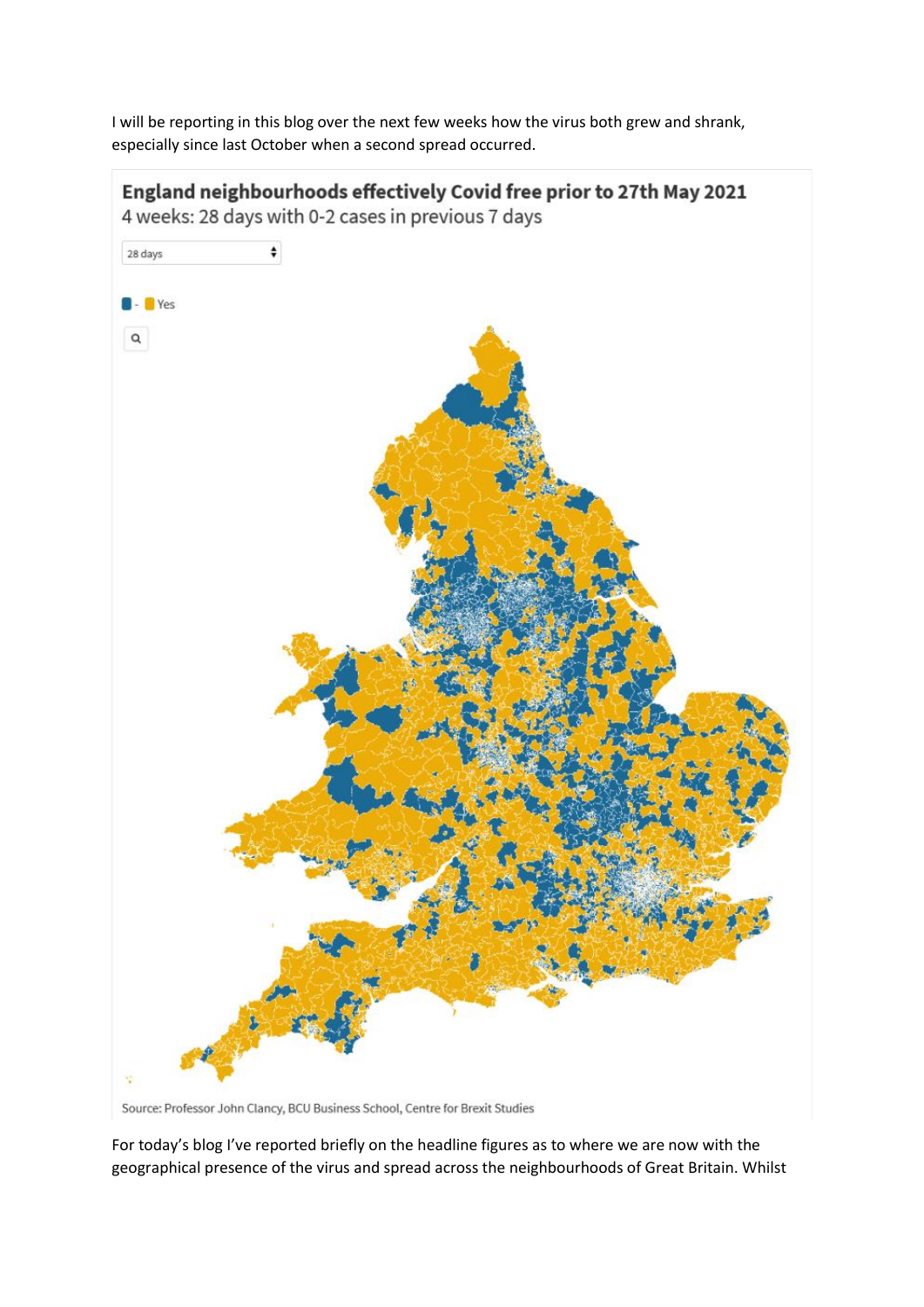there has clearly been an increase in Covid19 spread in some defined and distinct neighbourhoods mainly in the Bolton, Blackburn and Bedford areas (and they are falling), the rest of the country's neighbourhoods continue to be remarkably free of cases.

When we read of, say, 3,000 cases being reported in one day, if you spread that across 8,432 neighbourhoods, it's clear that the vast majority of Great Britain is unaffected.

What is most significant is the rapidity of the decline of the prevalence of the virus across Britain's neighbourhoods.

In the space of 19 weeks from last week of January when barely 3% of neighbourhoods were reporting 0-2 cases, to 20<sup>th</sup> May when 80% were, the vaccination programme was having a profound impact on the spread of cases across Britain. In just 12 weeks the 0-2 areas went from 3% to 70%.

The two biggest impact weeks came on those ending 19<sup>th</sup> February and 2<sup>nd</sup> April.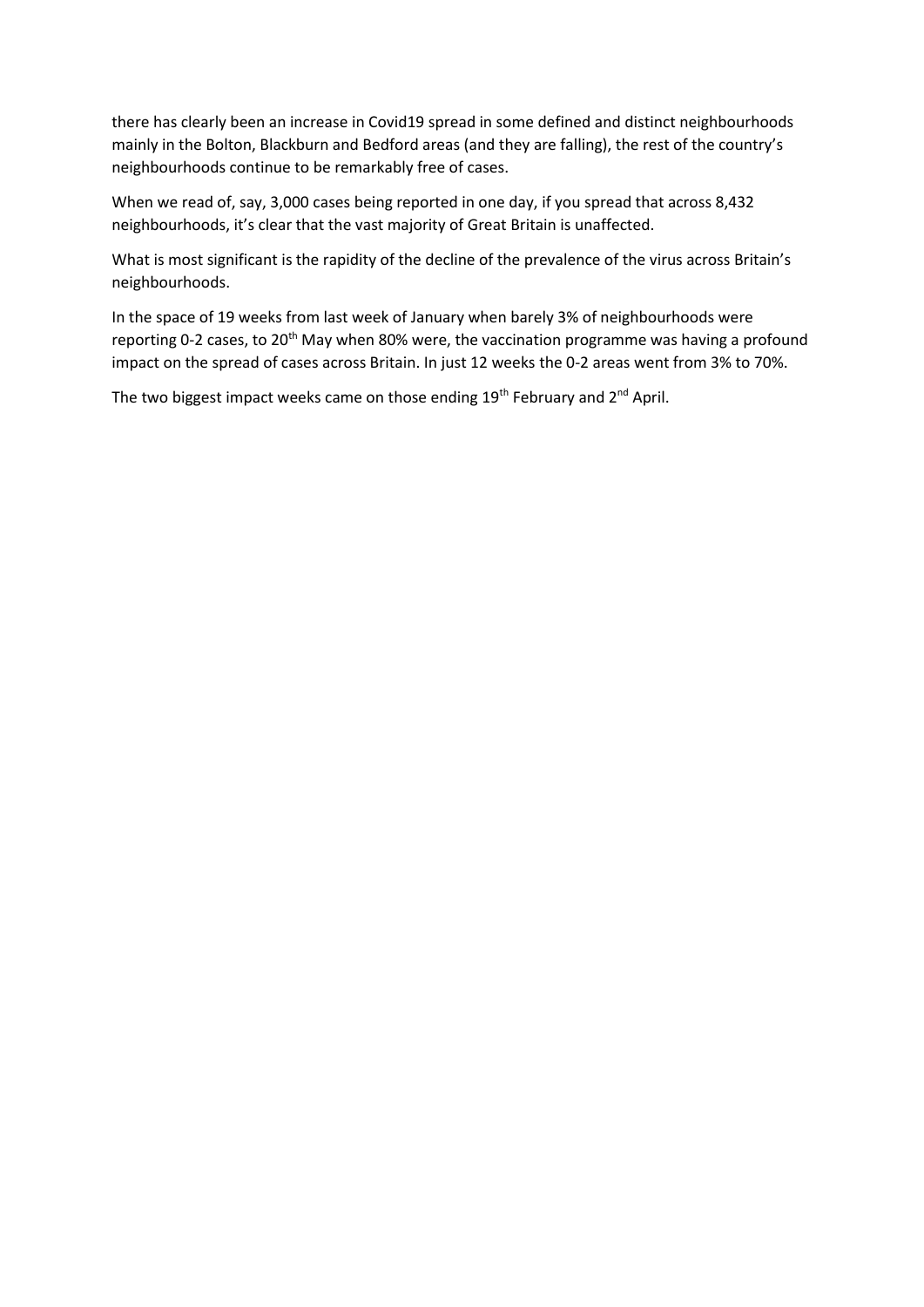|          |             | % of 0-2 GB    |  |  |  |
|----------|-------------|----------------|--|--|--|
|          | Week ending | neighbourhoods |  |  |  |
| Week no. | Date        | MSOAs/IZs      |  |  |  |
| 1        | 27/05/2021  | 73.66%         |  |  |  |
| 2        | 20/05/2021  | 80.18%         |  |  |  |
| 3        | 13/05/2021  | 79.88%         |  |  |  |
| 4        | 06/05/2021  | 81.33%         |  |  |  |
| 5        | 29/04/2021  | 78.82%         |  |  |  |
| 6        | 22/04/2021  | 75.29%         |  |  |  |
| 7        | 15/04/2021  | 73.75%         |  |  |  |
| 8        | 02/04/2021  | 69.98%         |  |  |  |
| 9        | 23/03/2021  | 57.45%         |  |  |  |
| 10       | 15/03/2021  | 46.70%         |  |  |  |
| 11       | 07/03/2021  | 43.81%         |  |  |  |
| 12       | 27/02/2021  | 42.58%         |  |  |  |
| 13       | 19/02/2021  | 34.00%         |  |  |  |
| 14       | 11/02/2021  | 19.73%         |  |  |  |
| 15       | 03/02/2021  | 15.37%         |  |  |  |
| 16       | 26/01/2021  | 10.24%         |  |  |  |
| 17       | 27/01/2021  | 6.60%          |  |  |  |
| 18       | 28/01/2021  | 4.50%          |  |  |  |
| 19       | 29/01/2021  | 2.88%          |  |  |  |

So while the Covid-free areas dipped down a little in the last week, approaching 75% of Britain's neighbourhoods are still effectively Covid-free (and half of them have been for a month) despite the rather overplayed introductions of variants which, though obviously distressing for those infected and affected, do not appear from the case data to be getting any kind of serious spread momentum.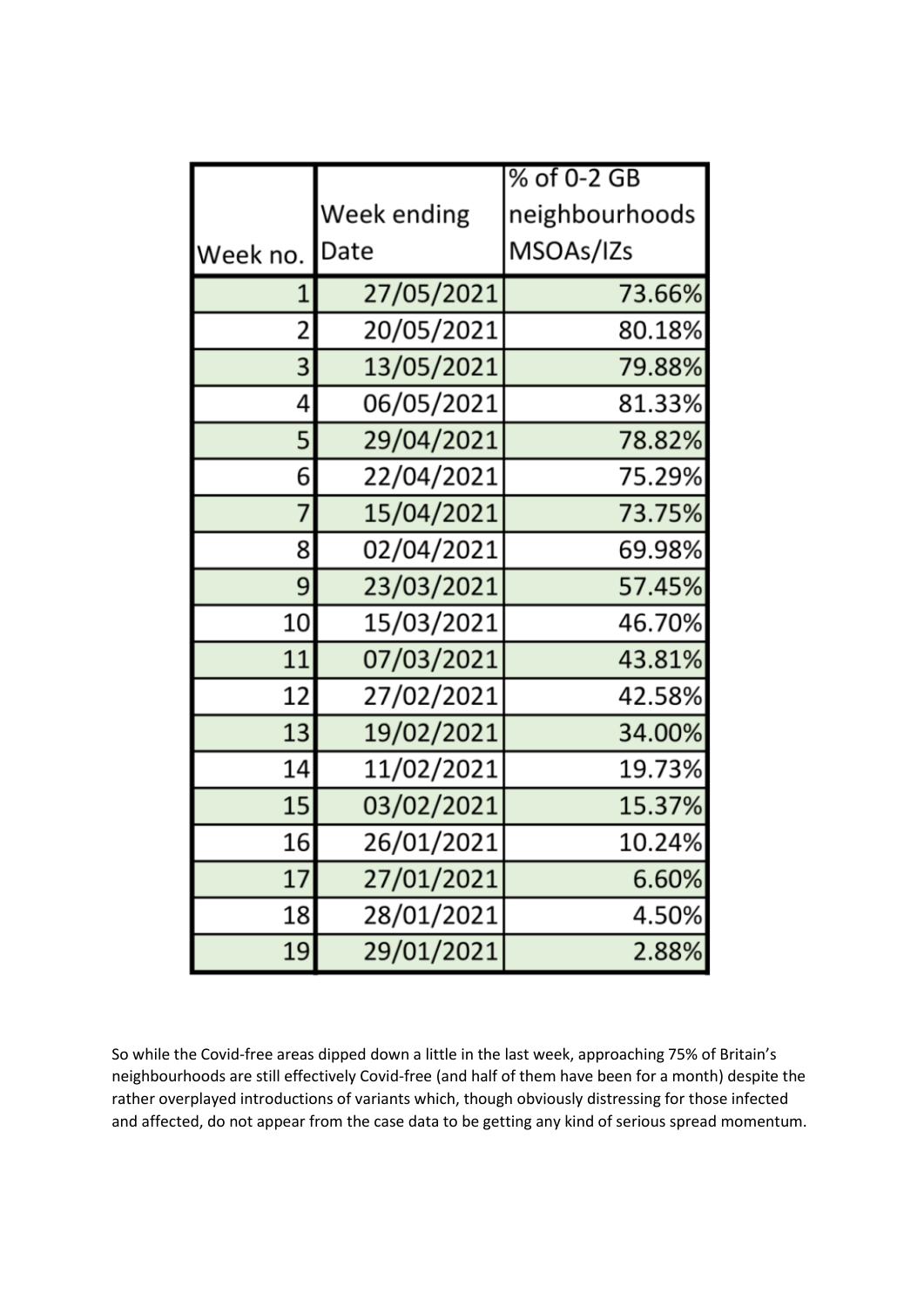With near to zero deaths across the U.K. and no sign of rapid increases of hospitalisations, the case data would indicate that the recent increases from small bases do, in fact, constitute a last weak ripple of a dying virus.

The idea that lockdowns were a significant factor in the dying of the virus seems very far-fetched, but the impact of the vaccinations programme seems to have correlated with the sudden shrink of the virus's impacts, neighbourhood by neighbourhood.

I will be making the case again in further blogs from analysis of the neighbourhood data that the failure to treat the virus neighbourhood by neighbourhood was the problem in the first place last autumn. Regional and national shutdowns were a distraction from the need to tackle the spread at a hyperlocal level. They might have been appropriate to enable breathing space, but, in the absence of a vaccine, they were not tackling the spread, neighbourhood by neighbourhood.

We couldn't actually see the trees for the wood. We looked at the problem from a macro level even when looking at local authority and regional figures. Thankfully we can just about see the trees now, as so few areas are, thankfully, being affected by this awful virus.